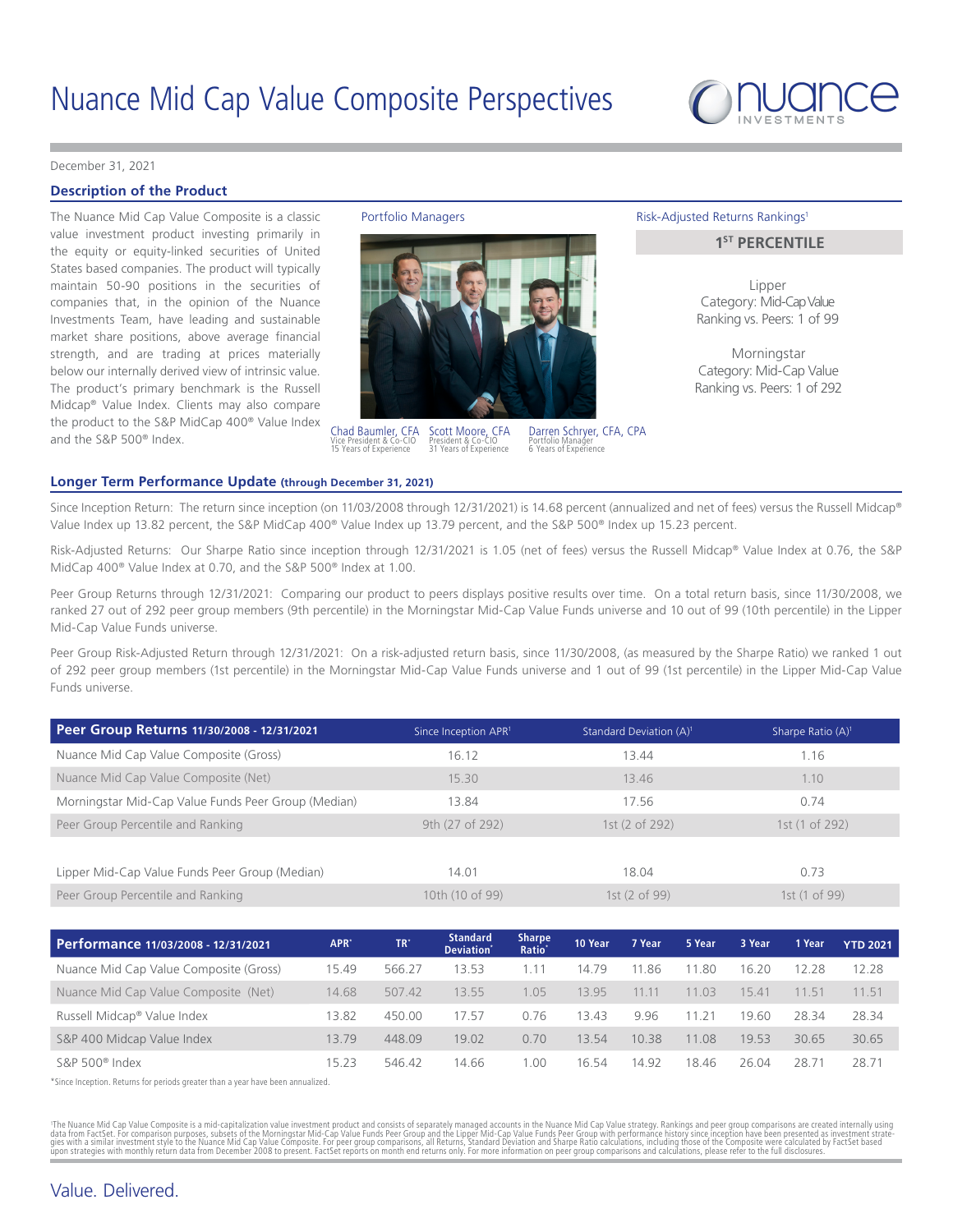# **Shorter Term Performance Update** (Two-Year and Year-to-Date)

| Rolling 2-Year Return Periods     |                              | Current 2-Year Period as of 12/31/2021 |                                            |                                                |  |  |  |
|-----------------------------------|------------------------------|----------------------------------------|--------------------------------------------|------------------------------------------------|--|--|--|
| 11/30/2008 - 12/31/2021           | Periods Beating the<br>Index |                                        | Composite (%)<br>Annualized<br>Net of Fees | Russell Midcap <sup>®</sup><br>Value Index (%) |  |  |  |
| Nuance Mid Cap<br>Value Composite | 102/134                      | 76.1%                                  | 8.07                                       | 16.04                                          |  |  |  |



performance as a tool to make investment decisions. That said, if a client wants to consider our short-term performance, we recommend emphasizing two-year rolling periods since our inception. Our normal discussion of short-term performance will center on two-year performance, but we will also note calendar year to date results as is our tradition.

Your team at Nuance cautions clients regarding the use of short-term

For the period ending December 31, 2021, the Nuance Mid Cap Value Composite two-year rolling return is 8.07 percent (annualized and net of fees) versus the Russell Midcap® Value Index up 16.04 percent, the S&P MidCap 400® Value Index up 16.39 percent, and the S&P 500® Index up 23.41 percent. Overall, we have outperformed in 102 out of the available 134 two-year periods as shown in the chart labeled Rolling 2-Year Return Periods.

Year-to-date, the Nuance Mid Cap Value Composite has returned 11.51 percent (net of fees) versus the Russell Midcap® Value Index up 28.34 percent, the S&P MidCap 400® Value Index up 30.65 percent, and the S&P 500® Index up 28.71 percent.

| Calendar Year Performance as of 12/31/2021 | $11/03/08 -$<br>12/31/08 | 2009 | 2010 | 2011 | 2012 | 2013 | 2014 | 2015 | 2016 | 2017 | 2018                                                                             | 2019 | 2020 | <b>YTD</b><br>2021 |
|--------------------------------------------|--------------------------|------|------|------|------|------|------|------|------|------|----------------------------------------------------------------------------------|------|------|--------------------|
| Nuance Mid Cap Value Composite (Gross)     | (4.13)                   |      |      |      |      |      |      |      |      |      | 38.69 21.08 4.04 22.02 35.45 9.79 2.95 21.87 16.18 (4.18) 32.52 5.49 12.28       |      |      |                    |
| Nuance Mid Cap Value Composite (Net)       | (4.13)                   |      |      |      |      |      |      |      |      |      | 38.20 20.01 3.38 20.61 34.24 9.14 2.33 21.05 15.42 (4.88) 31.62 4.76 11.51       |      |      |                    |
| Russell Midcap® Value Index                | (5.60)                   |      |      |      |      |      |      |      |      |      | 34.21 24.75 (1.38) 18.51 33.46 14.75 (4.78) 20.00 13.34 (12.29) 27.06 4.96 28.34 |      |      |                    |
| S&P 400 Midcap Value Index                 | (3.99)                   |      |      |      |      |      |      |      |      |      | 33.73 22.78 (2.43) 18.53 34.25 12.10 (6.65) 26.53 12.32 (11.88) 26.08 3.73 30.65 |      |      |                    |
| S&P 500® Index                             | (595)                    |      |      |      |      |      |      |      |      |      | 26.46 15.06 2.11 16.00 32.39 13.69 1.38 11.96 21.83 (4.38) 31.49 18.40 28.71     |      |      |                    |

# **Composition of the Portfolio as of [12/31/2021](DBF_DATE_EOM_SHORT)**

| <b>Portfolio Characteristics<sup>2</sup></b>                    | <b>Nuance Mid Cap Value</b><br>Composite | Russell Midcap <sup>®</sup><br><b>Value Index</b> |
|-----------------------------------------------------------------|------------------------------------------|---------------------------------------------------|
| Weighted Average Market Cap                                     | 23.2 <sub>b</sub>                        | 23.2 <sub>b</sub>                                 |
| Median Market Cap                                               | 10.0 <sub>b</sub>                        | 11.3 <sub>b</sub>                                 |
| Price to Earnings (internal and ttm)*                           | 15.7x                                    | 21.2x                                             |
| Price to Earnings (ex-neg earnings)                             |                                          | 17.2x                                             |
| Dividend Yield                                                  | 1.9%                                     | 1.5%                                              |
| Return on Equity                                                | 9.5%                                     | 12.4%                                             |
| Return on Assets                                                | 2.7%                                     | 2.6%                                              |
| Active Share vs Russell Midcap <sup>®</sup> Value<br>Index      | 97%                                      |                                                   |
| Upside/Downside Capture Ratio vs<br>Russell Midcap® Value Index | 84%/73%                                  |                                                   |
| Number of Securities                                            | 55                                       | 704                                               |

We continue to be pleased with the overall composition of the portfolio. Remember that we are seeking investment opportunities in leading business franchises with better than average valuation support. Using the adjacent table, you can see that the portfolio has a Price to Earnings ratio of 15.7x versus the Russell Midcap® Value Index of 21.2x. We are achieving this ratio with a portfolio of companies that have a return on assets of 2.7 percent versus the Russell Midcap® Value Index of 2.6 percent. This dichotomy of above average companies selling at below average multiples has the opportunity for outperformance over the long-term, in our opinion.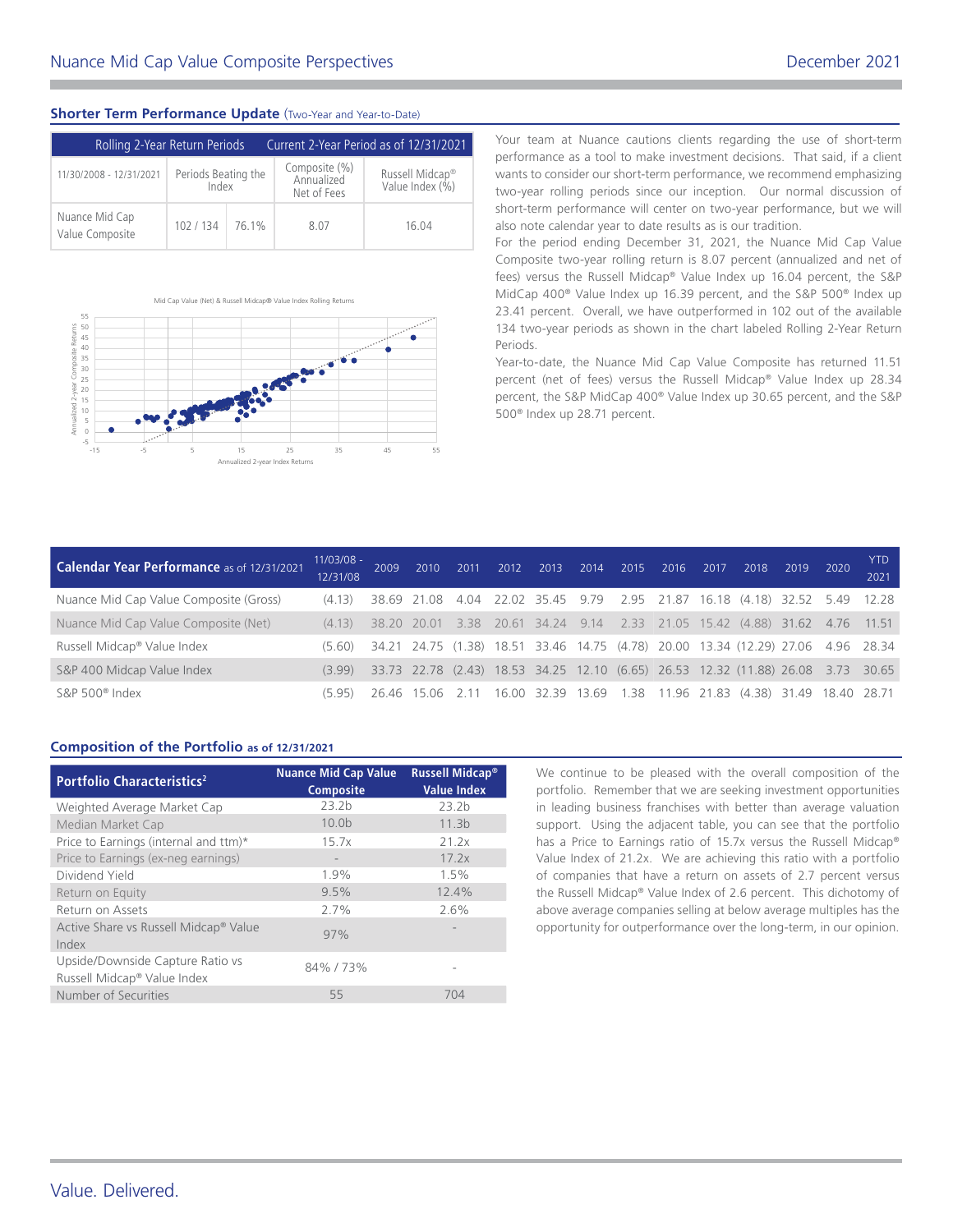# **Sector Weights and Portfolio Positioning** as of [12/31/2021](DBF_DATE_EOM_SHORT)



The portfolio was mostly unchanged during the quarter from a sector weight standpoint. The Consumer Staples, Health Care, and Financials sectors remain our largest sector overweight positions relative to the benchmark. Within the Consumer Staples sector, we are seeing opportunities primarily in the Personal Products, Household Products, and Food Products industries as we continue to believe Covid-19 is impacting select businesses. Additionally, we believe that earnings have been negatively impacted by rising raw material costs. We believe these costs can ultimately be mostly offset by price increases which generally lag the raw material price increases. In the Health Care sector, we continue to believe that hospital patient volumes are still running below normal as the industry continues to recover from disruption associated with the Covid-19 pandemic. In our opinion, this has created opportunities within the Health Care Equipment & Supplies industry which makes up a large portion of our overweight position in the sector. The Financials sector continues to be the largest absolute weight in the portfolio as we continue to find attractive risk rewards primarily in the Insurance industry, in our view. Our overweight in the Utilities sector is primarily made up of exposure to the Water Utilities industry as we believe these companies are under-earning as the base returns on equity awarded by regulators have been pressured by the historically low interest rate environment. We remain underweight the Energy sector where we believe the sector is facing a multi-year period of competitive transition. Lastly, we remain underweight the Consumer Discretionary, Industrials, Communication Services, Materials, and Information Technology sectors primarily due to competitive uncertainty and valuation concerns.

## **Nuance Perspectives from President & Co-CIO, Scott Moore, CFA**

#### Dear Clients,

For the calendar year ending December 31, 2021, the Nuance Mid Cap Value Composite was up 11.51 percent (net of fees) compared to the Russell Midcap® Value Index, which was up 28.34 percent, the S&P Mid Cap 400® Value Index, which was up 30.65 percent, and the S&P 500® Index, which was up 28.71 percent. From our perspective, since-inception performance is the most important barometer of performance, and in the period since inception (November 3, 2008 - December 31, 2021), the Nuance Mid Cap Value Composite was up 14.68 percent (annualized and net of fees) compared to the Russell Midcap® Value Index, which was up 13.82 percent, the S&P Mid Cap 400® Value Index, which was up 13.79 percent, and the S&P 500® Index, which was up 15.23 percent.

## Nuance Performance Goals

At Nuance, we have four overriding goals for our Mid Cap Value investment strategy:

- 1. First, we seek to beat our primary benchmark (the Russell Midcap® Value Index) more times than not during calendar years. Calendar year performance matters to us given how important that period is to most of our clients. We are unlikely to beat our benchmark each calendar year and expect to have particular difficulty outperforming during latter stages of the investment, valuation, and economic cycles. In our experience, those periods are usually characterized by high valuations, high levels of corporate leverage, and often narrow markets in which investors do not appear to be focused on risk in general. In pursuing this goal, we note that since the inception of the Nuance Mid Cap Value Composite on November 3, 2008, we have outperformed our primary benchmark 10 out of 14 years (including our stub year of 2008) and 9 out of 13 (not including the 2008 stub year).
- 2. Second, we seek to outperform our primary benchmark since inception (and net of fees) and to do so with less risk, as measured by the standard deviation of returns. As of December 31, 2021, we have accomplished this goal, given that the Nuance Mid Cap Value Composite rose 14.68 percent (annualized and net of fees) between its inception on November 3, 2008 through December 31, 2021 compared to the Russell Midcap® Value Index, which rose 13.82 percent. Further, during the same period, the Nuance Mid Cap Value Composite had a standard deviation of 13.55 percent (annualized and net of fees), meaningfully lower than the 17.57 percent standard deviation of the Russell Midcap® Value Index.
- 3. Third, we seek to outperform our peers over the long term (since inception) and to do so with less risk, as measured by the standard deviation of returns. Since inception, our peer group performance has also been solid, as illustrated by the Nuance Mid Cap Value Composite's 1st percentile Sharpe Ratio metrics versus our peers (see Exhibit 1 below).<sup>1</sup>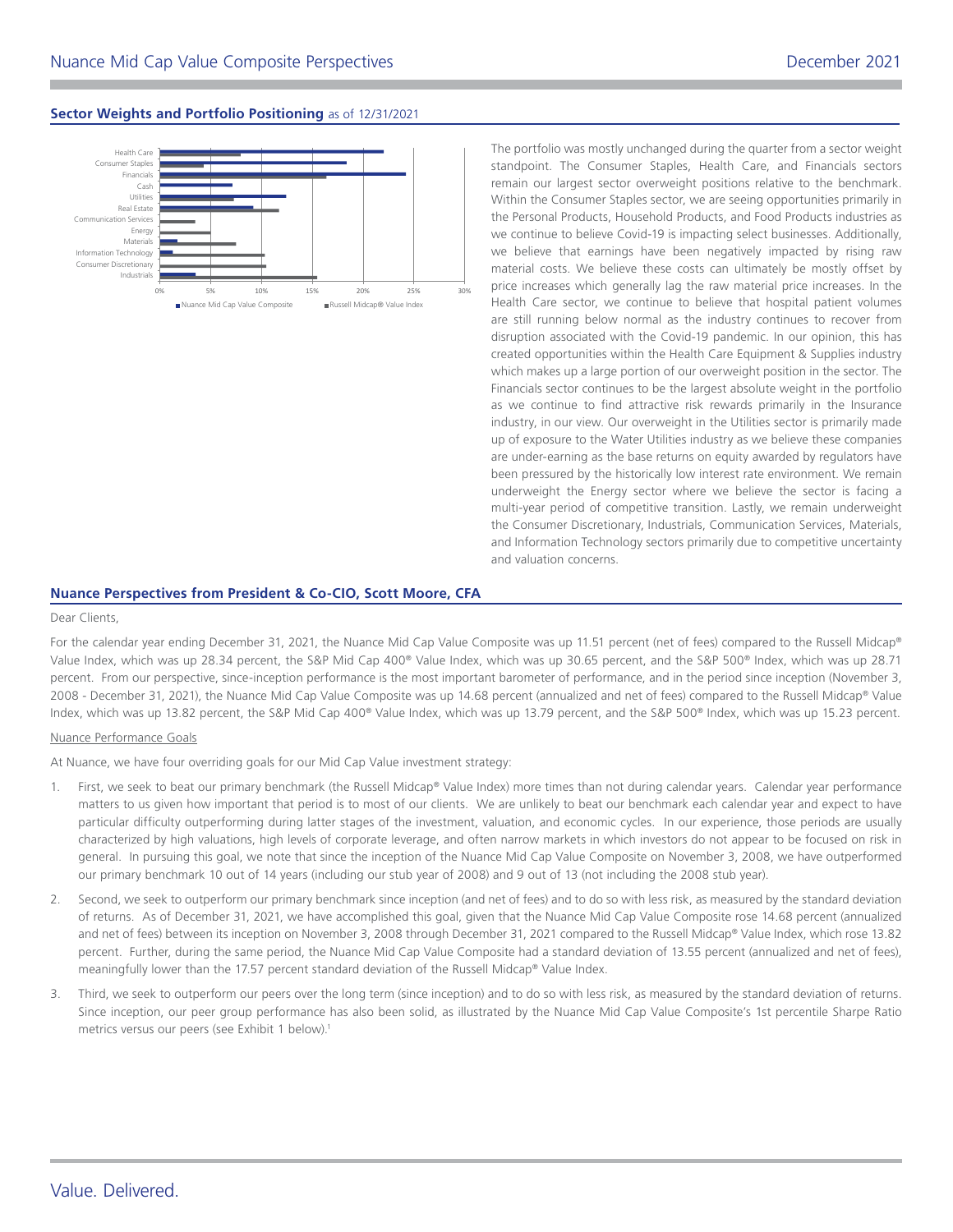# Nuance Mid Cap Value Composite Perspectives [December 2021](DBF_DATE_EOM_MONTH_YR)

| Peer Group Returns 11/30/2008 - 12/31/2021          | Since Inception APR <sup>1</sup> | Standard Deviation (A) <sup>1</sup> | Sharpe Ratio $(A)^1$ |
|-----------------------------------------------------|----------------------------------|-------------------------------------|----------------------|
| Nuance Mid Cap Value Composite (Gross)              | 16.12                            | 13.44                               | 1.16                 |
| Nuance Mid Cap Value Composite (Net)                | 15.30                            | 13.46                               | 1.10                 |
| Morningstar Mid-Cap Value Funds Peer Group (Median) | 13.84                            | 17.56                               | 0.74                 |
| Peer Group Percentile and Ranking                   | 9th (27 of 292)                  | 1st (2 of 292)                      | 1st (1 of 292)       |
|                                                     |                                  |                                     |                      |
| Lipper Mid-Cap Value Funds Peer Group (Median)      | 14.01                            | 18.04                               | 0.73                 |
| Peer Group Percentile and Ranking                   | 10th (10 of 99)                  | 1st (2 of 99)                       | 1st (1 of 99)        |

4. Fourth and finally, we seek to beat our secondary benchmarks over the long term (since inception) and to do so with less risk, as measured by the standard deviation of returns. Since inception on November 3, 2008 through December 31, 2021, the Nuance Mid Cap Value Composite was up 14.68 percent (annualized and net of fees) versus the S&P MidCap 400® Value Index, which was up 13.79 percent, and the S&P 500® Index, which was up 15.23 percent. Further, the Nuance Mid Cap Value Composite had a standard deviation of 13.55 percent (net of fees) during the same time period, which is lower than the 19.02 percent standard deviation of the S&P MidCap 400® Value Index and the 14.66 percent standard deviation of the S&P 500® Index. Although the recent latter cycle period has taken us below the S&P 500® Index on an absolute basis, we are pleased that we are ahead of our secondary benchmark on a risk-adjusted basis.

#### Nuance Perspectives<sup>2</sup>

Exhibit 11

## 2021 Year in Review

The year 2021 can best be described as disappointing for us here at Nuance. Our Nuance Mid Cap Value Composite was up 11.51 percent (net of fees), while the Russell Midcap® Value Index (our primary benchmark) was up 28.34 percent and the S&P MidCap 400® Value Index and S&P 500® Index (our secondary benchmarks) were up 30.65 and 28.71 percent respectively. Given the relative underperformance of the Nuance Mid Cap Value Composite, we believe it is safe to say that the market and your Nuance team disagreed about where the best investment opportunities were for the entirety of the calendar year. Our longer-term results continue to be reasonable, in our view, as noted above. That said, underperformance of approximately 1,600 basis points generally requires multiple underperforming sectors and issues, which was the case during 2021.

One of the most glaring areas of underperformance for our Nuance Mid Cap Value Composite was the result of having no exposure to the Energy sector, the best-performing sector in the primary benchmark, the Russell Midcap® Value Index. We continue to avoid the Energy sector due to what we believe are longterm competitive challenges within the sector. Buoyed by short-term boosts in demand and coming off multiple years of supply investment shortfalls, fossil fuel prices rebounded for both oil and natural gas in 2021. That led to the Energy sector portion of the Russell Midcap® Value Index being up a robust 57.89 percent for 2021. Our team – through a significant and ongoing research effort – made the decision in 2017 that the Energy sector would likely be heading into a multi-decade transition that would see demand fall from today's levels and ultimately slowly contract. This, in our opinion, creates a group of companies that are likely to lose market share over the long term, thus stifling normal growth and leading to potentially dilutive acquisition and capital allocation decisions to get primary legacy businesses away from the transition. That stance for the firm was a significant contributor for our clients in 2018, 2019, and 2020 (using FactSet two-factor Brinson Attribution). In 2018 we had positive attribution of 94 basis points (bps), in 2019 we gained 103 bps of attribution, and 2020 saw 211 bps of attribution. To quote last year's 2020 year-end commentary, "our identification of the competitive structural issues within the businesses that comprise the Energy sector in 2017 continued to bolster relative performance. The Energy sector was down significantly during the 2020 calendar year and our investment strategy's lack of exposure added more than 200 bps to relative returns." For 2021, that identification and work within the context of our Nuance process did not bear fruit and we lost close to 100 bps as a result. Would we change our stance after reflecting on 2021's poor performance year? The simple answer is no. We continue to believe that there are and will be structural issues over time in the traditional fossil fuel-led portions of the Energy sector, and we remain void the space just like we are in any company, industry, or sector facing significant competitive transitions. Our going forward Energy-related investments will be centered on electrical equipment, electric supplies, and other niche areas, products, technology, and services that support solar, geothermal, wind-oriented energy, and other sustainable energy sources that materialize over time all within the context of our investment process.

The Nuance Mid Cap Value Composite also underperformed due to below-average stock selection in the Financials sector. Despite an overweight in this outperforming sector for the year, our investments were focused on the lagging Insurance industry. Stocks including Travelers Companies, Inc. (TRV), Everest Re Group, Ltd. (RE), and Chubb Limited (CB) hurt performance. These results were in keeping with a broader market theme, in our opinion. TRV, RE, and CB were each up for the twelve-month period, but they did not gain as much as the Russell Midcap® Value Index in 2021 in a market where investors appeared focused, we believe, on companies with lower-quality competitive positions, greater leverage, and/or potentially higher valuations based on our internal Nuance definitions. The Financials sector is a large and expansive sector with competitive challenges and technological disruption observed within many of its industries and sub-industries, in our opinion. The consumer finance space (both consumer banks and services) is an example of an area within the Financials sector that we believe is fraught with competitive disruption and going forward competitive uncertainty that does not fit our Nuance process, yet that space did generally well in 2021. As our clients are aware, these are not attractive traits within the context of the Nuance investment process and thus are not areas we gravitate toward.

Another significant underperforming sector was the Health Care sector where our overweight stance and below-average stock selection hurt performance. Top holding Smith & Nephew PLC (SNN) is an example as it was down for the year as the different variants of Covid-19 once again extended the recovery of elective

'The Nuance Mid Cap Value Composite is a mid-capitalization value investment product and consists of separately manged accounts in the Nuance Mid-Cap Value Funds Pearl on the Schemen scheme in the funds of the search of th <sup>2</sup>For more information on how to obtain our calculation methodology, a list showing the contribution of each holding in the composite to the overall composite performance, please contact Nuance Investments at 816-743-7080

# Value. Delivered.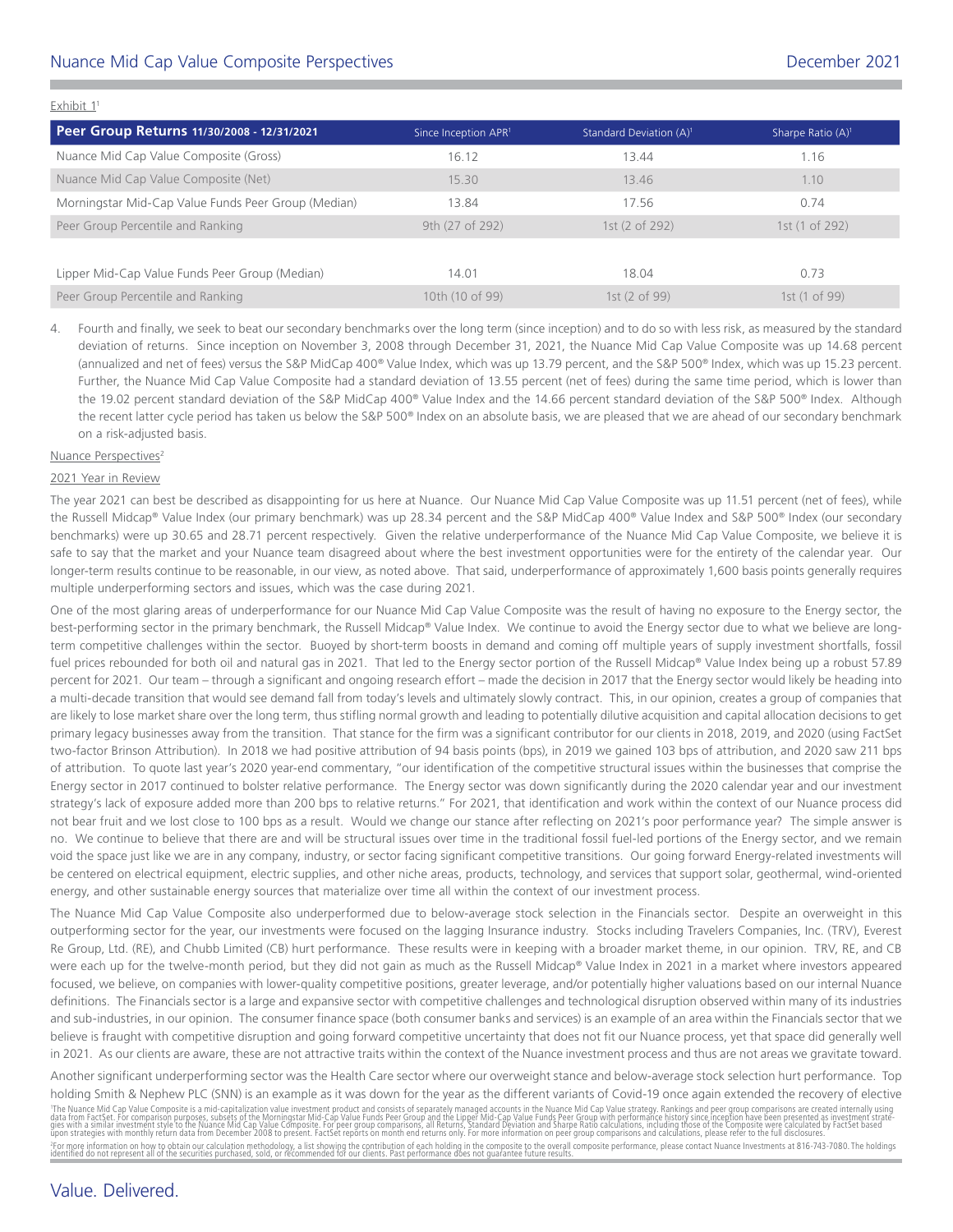procedures particularly in Europe. That extension of the recovery was a theme across the Health Care sector and is the primary reason for underperformance, in our opinion. SNN continues to be representative of our investment process and is a top holding as of this writing and one of our compelling risk rewards ideas heading into 2022. We will discuss the Heath Care sector in more depth in the 2022 outlook.

Lastly, we note underperformance in each of the Real Estate, Utilities, and Consumer Staples sectors. Equity Commonwealth (EQC), SJW Group (SJW), and Beiersdorf AG (BDRFY) were three examples in those respective sectors. We will address the Consumer Staples sector more granularly in our 2022 outlook.

The positive sectors for the Nuance Mid Cap Value Composite during the twelve-month period were just not meaningful enough to offset the negatives. That said, the Information Technology, Industrials, Communication Services, and Consumer Discretionary sectors ended up as positive contributors. Taken together, and as we discussed previously this year, the degree of the Nuance Mid Cap Value Composite's underperformance certainly gives us pause and causes us to reflect more broadly on market sentiment, the market environment, and the traits leading and lagging the market. Overall, it is our opinion that the market has been in an aggressive late-cycle period where the risk component of the risk reward profile is generally not a paramount factor. Further, we have previously discussed our view on debt and leverage at length in our writings, and we have also discussed the apparent lack of downside risk appreciation that generally results from leverage. Finally, we would note that we believe there is a broader, seemingly speculative nature to this market environment that seems to be a common thread in historical late cycle market periods. Considered together, these traits generally do not coincide with the investment opportunity set generated by our Nuance investment process; thus, when the market broadly prefers these traits, the Nuance Mid Cap Value Composite can go through periods of underperformance. Clearly, 2021 was one of those times and a very difficult period. That said, underperformance can certainly breed opportunity, in our opinion, and we will discuss that more meaningfully below following a more detailed review of our portfolio attribution.

## 2021 Attribution Analysis

For the 12 months ended December 31, 2021, the Nuance Mid Cap Value Composite was up 11.51 percent (net of fees) versus our primary benchmark, the Russell Midcap® Value Index, which was up 28.34 percent. Thus, the strategy underperformed its benchmark by 16.83 percent. In studying the attribution (per FactSet two-factor Brinson Attribution), we make the following observations:

- 1. Our overweight in the Health Care sector was a meaningful detractor to performance. Our investments were primarily in companies that had exposure to elective procedures, where we believed that Covid-19-related disruptions had caused material transitory under-earning. Subsequent waves of Covid-19 variants and associated impacts such as hospital staffing shortages caused a more protracted return to normal earnings power in many of those companies, in our view. Positive contributors in areas that recovered more quickly, such as Dentsply Sirona, Inc. (XRAY) in dental, were not sufficient to offset the negative contribution from stocks such as Smith & Nephew plc (SNN) in orthopedics, which remains operating well below what we consider to be normal levels. We continue to have a positive view on the Health Care sector as of the end of 2021.
- 2. Our overweight in the Consumer Staples sector was also a meaningful detractor to performance. Our investment in personal care products leader Beiersdorf AG (BDRFY) was our worst performing stock in 2021, and the announced acquisition of Sanderson Farms, Inc. (SAFM), our best performing stock in 2021, was not sufficient to offset it.
- 3. Stock selection in the Financials sector contributed negatively to performance as the negative contribution from our investments in insurers such as Travelers Companies, Inc. (TRV) and Everest Re Group, Ltd. (RE) exceeded the positive contribution from regional banks such as Valley National Bancorp (VLY) and UMB Financial Corporation (UMBF).
- 4. Our investment in Equity Commonwealth (EQC) was a negative contributor to performance as they were unable to complete any meaningful acquisitions, and we believe their large net-cash balance sheet proved to be a drag in the up-trending market of 2021.
- 5. As noted earlier, our underweight of the Energy sector was a negative contributor to our performance as 2021 experienced a cyclical rebound in commodity prices and Energy was the best performing sector in the Russell Midcap® Value Index. We continue to believe there are major competitive issues impacting the companies making up the Energy sector as new technologies take share from legacy fossil fuels, and we retain a negative view of the sector despite its short-term outperformance.
- 6. We made no investments in the Communication Services or Consumer Discretionary sectors in 2021 as we saw the risk of significant competitive threats, over-earning, and high leverage in many companies in those sectors, both of which underperformed the Russell Midcap® Value Index and therefore contributed positively to our performance.
- 7. Our underweight position in the Industrials sector contributed positively to performance, as did our investment in Northrop Grumman Corporation (NOC).

8. Lastly, our cash position had a negative total effect as the Russell Midcap® Value Index was up 28.34 percent in 2021.

## 2022 Outlook

Opportunities for 2022 emphasize taking full advantage of the market's current propensity to under-appreciate valuation and financial strength (lack of debt) as primary investment opportunities and factors. Specifically, we are centered on three issues that we believe are creating transitorily negative issues and thus opportunity at our companies, two of which are relatively new and one of which is stubbornly persistent. The two relatively new issues are the ongoing Covid-19 disruptions (new since first quarter of 2020) and the newer cost and inflationary pressures we are seeing across the economy that manifested clearly in 2021. The older and more stubborn issue is the oddity of low interest rates in the face of these very same cost and inflationary numbers. Inflationary pressures mean different things to different investors. At Nuance, they have historically led to classic margin pressures for our businesses that buy raw materials for use in their products. According to our research, these pressures can typically persist for 6-24 months before the pressures either abate or revert, or the inflationary pressures are passed through to customers in the form of pricing. During this margin compression period, we have observed significant investment opportunities created over time. We have some examples forthcoming.

Stock selection is always at the forefront of Nuance's approach and therefore is once again the focus of this 2022 outlook. As we look forward to 2022 and hope for continued incremental normalcy in our day-to-day lives, Nuance's bottoms-up investment work suggests a Nuance Approved List that trades at an approximate price-to-earnings (P/E) multiple of more than 33.0x (based on Nuance internal estimates and up from approximately 30.0x at December 31, 2020),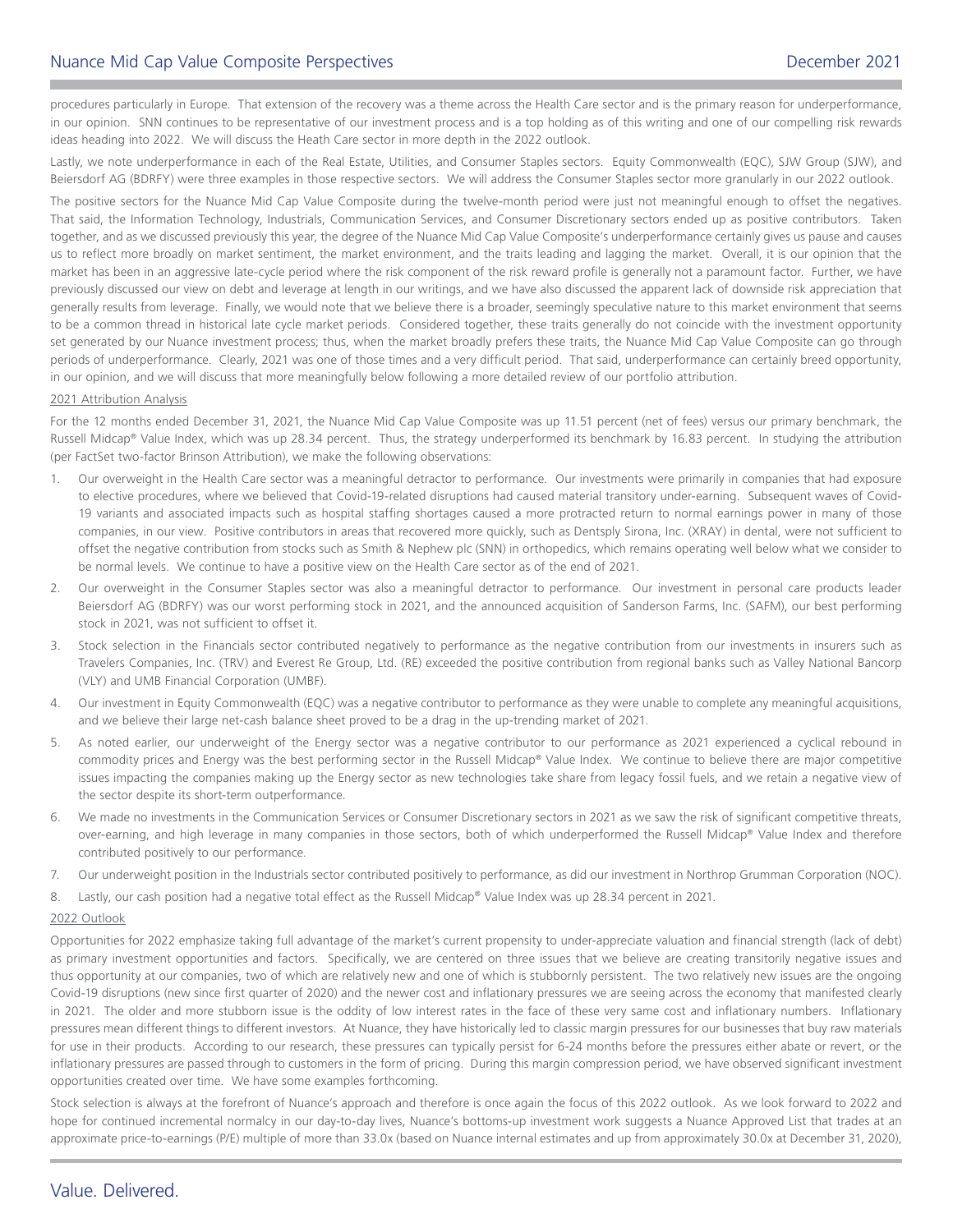# Nuance Mid Cap Value Composite Perspectives [December 2021](DBF_DATE_EOM_MONTH_YR)

which is the mid-cycle or normalized earnings for the companies we track and study and an internal estimate of valuation we have used since the inception of the firm. These valuation levels would be at peaks relative to the available history of our investment process. For context, the multiple has ranged from trough levels of approximately 10.0x price-to-earnings multiples (again, using our mid-cycle earnings estimates) during 2009 all the way up to the peak levels now actually above 33x that we are observing today. We continue to be keenly aware that that these broad valuation metrics should be reminding everyone of the downside risk in stocks, but alas that doesn't seem to be a focus.

Against this backdrop, we believe significant pockets of opportunity have been created by the aforementioned transitorily negative factors of Covid-19, inflationary cost pressures, and the habitually low interest rate levels. These three primary issues are leading us to focus our capital in the less cyclical parts of the market as we approach 2022. We will emphasize three areas of opportunity we are seeing: the Health Care sector, the Consumers Staple sector, and the Insurance industry within the Financials sector. We will take these one at a time.

- In 2021, the market disagreed with us that the Health Care sector was attractive. For 2022, the outlook is even better, in our opinion, as we compare our Health Care stocks' risk rewards to the market set of opportunities. Health Care continues to be a classic Nuance process opportunity group for 2022 as the traits being displayed, such as sustainable competitive advantages, above-average returns on capital through market cycles, and solid balance sheets, fit our core Nuance investment process at a high level. However, we believe transitory factors are causing this advantaged group of businesses to underearn their mid-cycle or normal level of earnings, which we believe is leading the market to underestimate the long-term positive traits and value of these businesses. Covid-19 has been the key source of under-earnings since early to mid-2020 as care providers have dealt with procedure limitations, staffing shortages, and other uncommon disruptions, which has masked the underlying strength and long-term attractiveness of much of the Health Care space, in our view. Aging demographics, a less cyclical sector generally, and a technology-oriented set of barriers for many of the companies sets this group apart from the market over time. Combine that with the near-term transitory issues and we feel very comfortable with our overweight heading into the new year. Today, we are near a maximum overweight position given the quality of the companies we own, the under-earnings for transitory reasons, and the attractive valuations. Baxter International (BAX), Smith & Nephew PLC Sponsored (SNN), a new name in Zimmer Biomet Holdings, Inc. (ZBH), and Universal Health Services, Inc. (UHS) are all examples of compelling risk reward opportunities in today's market, in our view.
- We also believe the Consumer Staples sector, another non-cyclical space (a broader theme actually), has become incrementally more attractive as an underperforming 2021 generally enhanced the risk rewards for some of our favorite stocks, in our opinion, and our weighting in the sector is near maximum levels. The companies that comprise this sector have broadly faced numerous headwinds in 2021 including higher labor and transportation costs, rising raw material costs, and difficult comparisons coming off the pandemic-oriented buying binge that occurred for many household goods in 2020. Key raw materials within this sector for both products themselves as well as packaging needs include pulp, which is made from timber and has been buoyed by above trend housing demand for lumber, resin, which is a hydrocarbon derivative, as well as various chemicals. The price of these commodities has been increasing rapidly and has created a near-term transitory headwind across most of the companies that comprise the sector's cost of goods sold, in our view. As one example, Kimberly-Clark Corporation's (KMB) 3rd quarter 2021 regulatory filings suggested that cost of goods sold for the nine-month period ending September 30, 2021 increased by almost 10 percent while its revenues were up low single digits, creating significant margin pressure. Historically, and much like in previous cycles where a commodity inflation occurs, the price increases lag the commodity increases and we believe it will likely take 6 to 24 months for pricing to catch up with costs and margins to normalize higher. A recent example within the Consumer Staples sector where this transitory period existed was between 2006 and 2008, which was another period where commodity prices went up significantly and temporarily impacted returns on capital for many companies in the space resulting in lower short-term earnings, lower valuations, and a risk reward opportunity for our clients and team.
- Finally, we continue to be overweight the Insurance industry within the Financials sector. Financials are a large and expansive sector with competitive challenges and technological disruption observed within many of its industries. The consumer finance space is an example of an area within Finance that we believe is fraught with competitive disruption and going forward competitive uncertainty that does not fit our Nuance process, yet that space did generally well in 2021. That said, within the sector are industries and companies with what we believe to be solid long-term competitive positions. We continue to see the Property & Casualty Insurance industry as a primary opportunity space, with leading businesses like Travelers Companies, Inc. (TRV) one of our largest holdings as of December 31, 2021. Improving fundamentals, improved pricing, and solid financial positions have resulted in the space rebounding, but not enough to outperform the broader market and the more speculative or competitively challenged spaces in the Financials sector, in our view. As such, we continue to emphasize the space.

## Nuance Stocks

We will highlight three stocks heading into 2022. BAX, KMB, and BDRFY are each top 10 holdings and are names we have added to throughout 2021 as their risk rewards have improved to historically attractive levels versus the market set of opportunities, in our opinion. Baxter International Inc. (BAX): BAX is a leading manufacturer of kidney dialysis supplies and equipment along with IV fluids, pumps, nutritional compounds, pharmaceutical compounding supplies, pre-filled pharmaceutical bags, and certain surgical supplies. We believe the company is under-earning amid widespread declines in total hospital volumes due to Covid-19 mitigation efforts and elective surgery deferrals, a situation we view as transitory. They're also in the midst of an accretive acquisition of Hill-Rom Holdings, Inc. (HRC) which will bring in a leading position in hospital beds and patient monitoring equipment, products that we view as highly complementary to Baxter's IV pumps business. Prior to the HRC acquisition, we viewed Baxter as having normal earnings power of around \$4.00 per share, notable underearning when compared to expectations of \$3.60 in earnings in 2021, primarily related to the above mentioned Covid-19 disruptions. However, the HRC acquisition, which closed in December with a total consideration of \$12.4B in an all-cash deal, is highly accretive to earnings, with our estimate of normal earnings power increasing to around \$5.30 after accounting for cost synergies that are highly likely to be realized, in our opinion. Baxter's typically strong balance sheet of ~1x net debt to earnings before interest, taxes, depreciation, amortization, and rent (EBITDAR) was stretched to ~4x on the deal, a level that we view as reasonable for a company with such a strong competitive position and stable return profile like BAX. We also like that the company has a clear plan and has committed to de-lever to under 3x leverage within 2 years. Today, the stock is trading at approximately 16-17x our estimate of normalized earnings and offers a compelling risk reward opportunity versus the broader set of our Nuance market opportunities (represented by our Nuance Master list of approved companies) which are trading at greater than 30x as a group.

# Value. Delivered.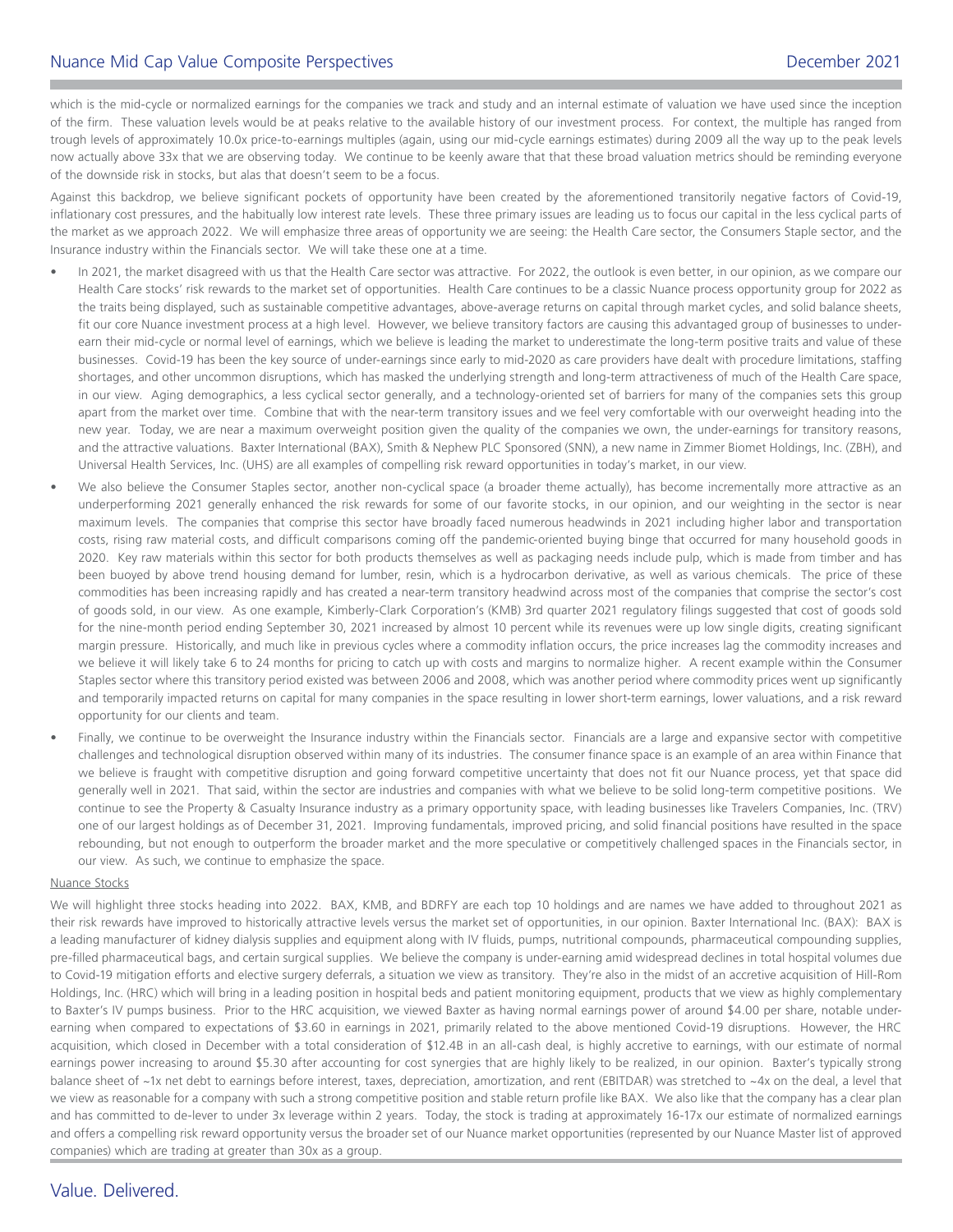# Nuance Mid Cap Value Composite Perspectives [December 2021](DBF_DATE_EOM_MONTH_YR)

Kimberly-Clark Corporation (KMB): KMB is a leading global manufacturer of a variety of staple household products, including diapers, wipes, feminine care products, adult incontinence products, and toilet paper. KMB's portfolio includes many notable brands our readers may recognize including Huggies®, Pullups®, Depends®, Cottonelle®, and Scott®. The Household Products sub-industry has long been a favorite sub-industry, given its stable demand profile, steady organic revenue growth rate, and limited risk of major technological disruption given the incumbents' scale, branding, and innovation. KMB has leading market shares in the geographies where it competes and is generally ranked #1 or #2 in its product categories according to our research. Additionally, over the last few economic cycles, KMB has exhibited a high level of return on capital consistency with predictable peaks and troughs, has maintained reasonable leverage on its S&P A-rated balance sheet, and has displayed rational capital allocation policies, including its current 60 percent dividend payout ratio, which on today's stock price yields over 3 percent. This combination of product leadership and consistency with regards to its returns on capital, balance sheet and capital allocation policies has led our team to conclude that KMB has a solid competitive position and is well positioned for the future. KMB is expected to earn around \$6.25 per share in 2021 per Wall Street consensus estimates and we believe the company is under-earning its long-term potential. KMB has faced numerous headwinds in 2021 including higher labor and transportation costs. However, the largest issue facing KMB's reported earnings has been rising raw material costs, in our opinion. For KMB, key raw materials for its products and packaging include pulp, which is made from timber and has been buoyed by above trend housing demand for lumber, and to a lesser extent resin, which is a hydrocarbon derivative. The price of both commodities has been increasing rapidly and has created a near-term transitory headwind for KMB and its cost of goods sold. In fact, according to KMB's 3rd quarter 2021 regulatory filings, KMB's cost of goods sold for the nine-month period ending September 30, 2021 increased by almost 10 percent while its revenues were up low single digits, creating significant margin pressure. KMB has already implemented price increases to help offset these raw material costs increases. Yet, much like in previous cycles including the commodity inflation cycle that happened between 2006 and 2008, the price increases have lagged the commodity increases and the Investment Team believes it will likely take a year or two for pricing to catch up with costs and margins to normalize higher. If organic revenues were to continue to grow in the low single digits, commodity inflation was to stabilize lower, and KMB was able to pass along price increases similar to prior cycles, then we believe KMB's earnings per share could reset higher. As of December 31, 2021, our average cost in KMB was approximately \$134 per share which equated to just over 17.5x the Investment Team's estimate of normalized earnings, a multiple that is below KMB's historical average and a multiple that is significantly more attractive than our Nuance proprietary long universe median multiple of more than 30.0x. If KMB's earnings per share were to reset higher and KMB's P/E multiple were to expand to levels in line with history, then meaningful absolute and relative upside could be generated, in our opinion. Additionally, we believe KMB's stable and well positioned balance sheet, when combined with its attractive dividend yield, should provide reasonable downside support for the stock in a market downturn. The combination of a company with an excellent competitive position in a desirable Household Products sub-industry, transitory under-earnings, and an inexpensive valuation is what the Investment Team looks for in an investment and explains why KMB was a top position in the Nuance Mid Cap Value Composite at the end of the fourth quarter of 2021.

Beiersdorf AG Unsponsored ADR (BDRFY): BDRFY is a market-share leader in tape-style adhesives and serves the electronics, automotive, paper/packaging, construction, and consumer end markets. The company is also a leader in consumer products such as deodorants, sun care products, body lotions, facial moisturizers, and anti-aging creams. We believe the company is under-earning as of this writing, primarily because of disruptions caused by the spread of Covid-19. The adhesives business had already started to weaken prior to the pandemic, but Covid-19-related government restrictions in much of the world shut down some manufacturing end markets for several months. Additionally, certain portions of the company's consumer products were negatively affected by Covid-19. Sunscreen saw much lower demand amid restrictions on travel or in some European and Asian countries, even leaving one's house. The company's ultra-premium skin care line (La Prairie®) experienced disruptions as consumers traded down to lower-priced items and as sales from travel-related end markets declined significantly. The skin care market in general has been relatively weak, as consumers have focused more on personal care items during stay-at-home orders. In addition, the company's balance sheet is much stronger than its peers, in our view, with a large net cash position compared to most of its peers, which carry approximately 2x net debt to EBITDAR. We believe this affords the company ample financial flexibility to take advantage of merger and acquisition opportunities, possibly raise its dividend, and/or engage in other capital allocation positive activities. Lastly, but not to be ignored, we think the company may have a possible structural shift in its margins in the near term, as its EBITDAR margins have been below peers for quite some time. Overall, we believe BDRFY is likely to experience a significant period of underearning as we expect it to earn approximately \$0.70 per share in 2021, well below our estimate of \$1.15- \$1.20 in normalized earnings per share (mid-cycle). At a stock price as of today's writing at approximately \$20.50, the result is a price-to-normalized-earnings multiple of approximately 17.0-18.0x, which is significantly more attractive than other market opportunities, in our opinion.

As always, we continue to optimize your risk reward using our time-tested Nuance process. This Nuance process places a significant emphasis on determining if a company has leading and sustainable market share positions across the vast majority of its businesses, can deliver above-average returns on capital versus peers over a business cycle, and has a strong financial position versus its peers over time as well. Once we have studied and understood those characteristics, we prepare our own proprietary financial statements for each business, attempting to normalize the financial statements of our potential investment to a state of normalcy or to what we think of as a mid-business cycle state. With those financial statements created, we then study historical valuation data to ascertain a fair value and downside value for each of the leading businesses that we believe have the traits of a successful investment. At that stage, we typically invest in the companies on our Nuance Approved List that, in our opinion, have significantly better risk rewards than the market set of opportunities. This overall process is designed to buy clients better-than-average companies, but only when we believe they have both less downside risk and more upside potential than the market set of opportunities.

Please visit our [website](https://www.nuanceinvestments.com/) for more information about our team, our process and value investing. Follow us on [LinkedIn](https://www.linkedin.com/company/nuance-investments-llc) and [Twitter](https://twitter.com/NuanceInvest)! You may also receive information via traditional mail or [email](mailto:client.services%40nuanceinvestments.com?subject=). Call us at 816-743-7080. Click [here](https://www.nuanceinvestments.com/mid-cap-value/commentary.php) for historical Mid Cap Value Perspectives.

Thank you for your continued confidence and support.

Scott A. Moore, CFA